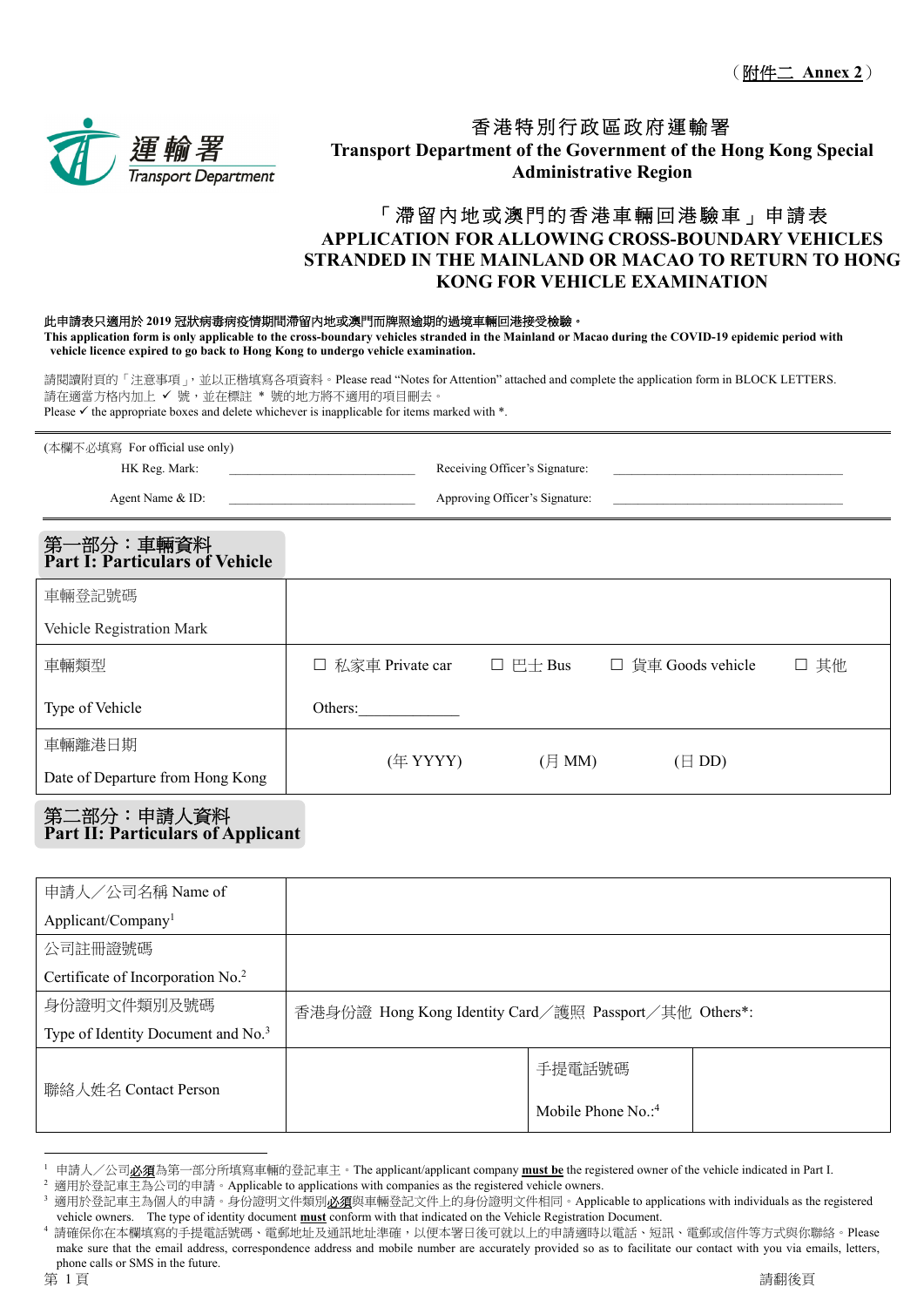| 電郵地址 Email Address $^4$        |  |
|--------------------------------|--|
| 香港通訊地址                         |  |
| Correspondence Address in Hong |  |
| $\text{Kong}^4$                |  |

#### 第三部分:擬定申請車輛回港日期 **Part III: Planned Date of Return of Vehicle under Application**

| 擬定申請車輛回港日期                             |          |        |                  |  |
|----------------------------------------|----------|--------|------------------|--|
| Planned Date of Return of the          | (年 YYYY) | (月 MM) | $(\boxminus$ DD) |  |
| Vehicle under Application <sup>5</sup> |          |        |                  |  |

# 第四部分:指定司機資料 **Part IV: Particulars of Designated Driver**

| 司機姓名                                           |                                                                            |
|------------------------------------------------|----------------------------------------------------------------------------|
| Name of Driver <sup>6</sup>                    |                                                                            |
|                                                | 香港身份證 Hong Kong Identity Card/前往港澳通行證 ( 單程證 ) Permit for Proceeding        |
| 司機身份證明文件類別及號碼                                  | to Hong Kong and Macao (One-way Permit)/往來港澳通行證 (雙程證) Permit for           |
| Driver's Type of Identity Document             | Travelling to and from Hong Kong and Macao (Two-way Permit)//中國護照 People's |
| and No.                                        | Republic of China Passport/澳門特別行政區居民身份證 Macao SAR Resident Identity        |
|                                                | Card $\angle \nexists$ thethers :                                          |
| 已於「回港易」或「來港易」預約                                |                                                                            |
| 的返港日期 Scheduled Date of                        |                                                                            |
| Return to Hong Kong under the                  | (MM)<br>(DD)<br>(YYYY)                                                     |
| Return2hk/Come2hk Scheme <sup>7</sup>          |                                                                            |
| 後備司機(香港司機)                                     |                                                                            |
| Reserve Driver (Hong Kong Driver) <sup>8</sup> | 姓名 Name:                                                                   |

 $\overline{a}$ 5 每日獲准回港的車輛數目設有上限。運輸署會以先到先得的方式處理申請,申請人請按需要儘早向運輸署提交申請。如申請數目達到每日限額,超出限額 的申請將不予受理。運輸署會個別聯絡申請人有關事宜。此外,擬定車輛回港日期與第四部分指定司機於「回港易」或「來港易」預約的返港日期及拖 車日期必須為同一天。請注意:部分日子可能會在特別情況下未能讓車主申請於當天經本措施回港驗車,申請人請在提交申請前於本署網頁了解措施的 最新資訊。There is a daily limit set for the number of vehicles to return to Hong Kong. Applications will be processed on a first come first served basis and applicants are advised to submit their applications as early as possible according to their needs. If the number of applications has reached the daily quota limit, the applications beyond that will not be accepted. The Transport Department will contact the applicants individually for the issue. In addition, the vehicle's planned date of return to Hong Kong must be the same date as the designated driver's scheduled date of return to Hong Kong under the Return2hk/Come2hk Scheme indicated in Part IV and the date of towing service. Please note that there may be some dates that are unavailable for application under this measure due to special circumstances. Applicants are advised to visit the Transport Department's website for the latest information on the measure before submitting their applications.

司機必須為有效「粵港澳機動車輛往來及駕駛員駕車批准通知書」(即"批文")的指定司機,並持有有效香港正式駕駛執照。The driver must be a designated driver with a valid Approval Notice as well as a valid full Hong Kong driving licence.

司機於「回港易」或「來港易」預約的返港日期與第三部分的擬定車輛回港日期及拖車日期<mark>必須為同一天</mark>。

The driver's scheduled date of return to Hong Kong under the Return2hk/Come2hk Scheme **must be the same date as** the vehicle's planned date of return to Hong Kong indicated in Part III and the date of towing service.<br>如司機獲得批准後在回港當天於港珠澳大橋香港口岸被拒入境或未能駕駛至大橋香港口岸三號停車場/指定地點停泊,申請人須安排後備司機把滯留車

輛駕駛至港珠澳大橋香港口岸三號停車場/指定地點停泊,以便自行安排的拖車服務可繼續進行。後備司機須身處香港及持有有效香港正式駕駛執照, 並可於需要時代替司機從該口岸將有關車輛駕駛至三號停車場/指定地點停泊。In the event that the driver is, after obtaining approval, refused entry at the Hong Kong-Zhuhai-Macao Bridge (HZMB) Hong Kong Port or unavailable for driving the vehicle to and parking it at Car Park 3 at the HZMB Hong Kong Port / the designated location on the specified date, the applicant is required to engage a reserve driver for doing so. Towing service may proceed as arranged. The reserve driver must be physical present in Hong Kong and hold a valid full Hong Kong driving licence, and is able to replace the driver as required and drive the vehicle from the Port to Car Park 3 / the designated location for parking.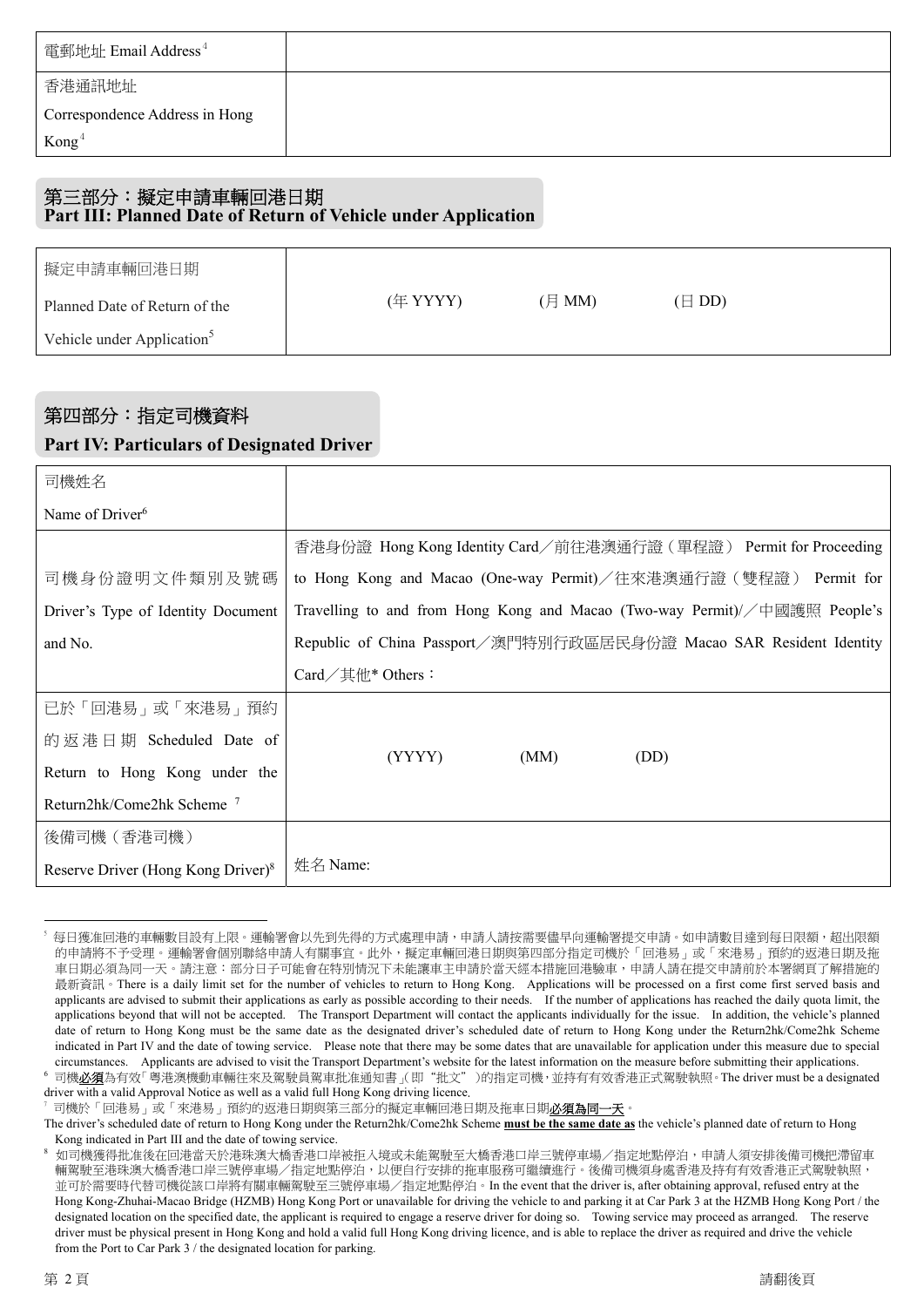| 後備司機身份證明文件類別及號碼<br>Reserve Driver's Type of Identity | 香港身份證 Hong Kong Identity Card/前往港澳通行證 (單程證) Permit for Proceeding to Hong          |
|------------------------------------------------------|------------------------------------------------------------------------------------|
|                                                      | Kong and Macao (One-way Permit)/往來港澳通行證(雙程證) Permit for Travelling to and from     |
|                                                      | Hong Kong and Macao (Two-way Permit)//中國護照 People's Republic of China Passport/澳門特 |
| Document and No.                                     | 別行政區居民身份證 Macao SAR Resident Identity Card/其他* Others:                             |
| 後備司機手提電話號碼                                           |                                                                                    |
| Reserve Driver's Mobile Phone No.                    |                                                                                    |

# 第五部分:拖車公司資料 **Part V: Particulars of Towing Company**

| 拖車公司名稱                 |               |  |
|------------------------|---------------|--|
| Name of Towing Company |               |  |
| 聯絡人姓名                  | 聯絡電話          |  |
| <b>Contact Person</b>  | Telephone No. |  |

# 第六部分:車輛檢驗預約資料

# **Part VI: Details of Vehicle Examination Appointment**

| 驗車地點                      |          |              |                   |      |               |
|---------------------------|----------|--------------|-------------------|------|---------------|
| Location for Vehicle      |          |              |                   |      |               |
| Examination               |          |              |                   |      |               |
| 驗車預約日期及時間                 |          |              |                   |      |               |
| Appointment Date/Time for | (年 YYYY) | $($ 月 MM $)$ | $(\boxminus$ DD); | (HH) | $(MM) AM/PM*$ |
| Vehicle Examination       |          |              |                   |      |               |

# 第七部分:聲明

# **Part VII: Declaration9**

本人謹此聲明:

- I hereby declare that,
	- (i) 據本人所知,以上所填報的各項資料均屬詳盡確實。本人明白,如故意提供失實資料,根據《道路交 通條例》(第 374 章)第 111 條第(3)款的規定,本人可被檢控,一經定罪,可被罰款 5,000 元及監禁 6 個月。

to the best of my knowledge and belief, the information given above is true. I understand that if I knowingly make any statement which is false in a material particular, I shall render myself liable to prosecution under Section 111(3) of the Road Traffic Ordinance (Cap. 374) and on conviction to a fine of \$5,000 and to imprisonment for six months.

(ii) 本人已細閱本申請表格的內容及明白有關「詳情條款」(附件一),並確認會在獲發申請批准信後,按 照相關要求回港進行車輛檢驗。

I have read through the content of this application form and understand the "Terms and Conditions" (**Annex 1)**. I confirm that upon receiving the approval letter, I will have my vehicle driven back to Hong Kong in accordance with the relevant requirements for vehicle examination.

 $\overline{a}$ 

<sup>9</sup> 聲明須由車主或其書面授權人填寫及簽署。如屬公司,則應由該公司指定和授權的人士簽署,並須寫下有關人士的全名及加蓋該公司印章。This should be completed and signed by the applicant or his representative authorised by him in writing. If the applicant is a company, this should be signed by a person nominated and authorised by the company together with his/her full name and company chop.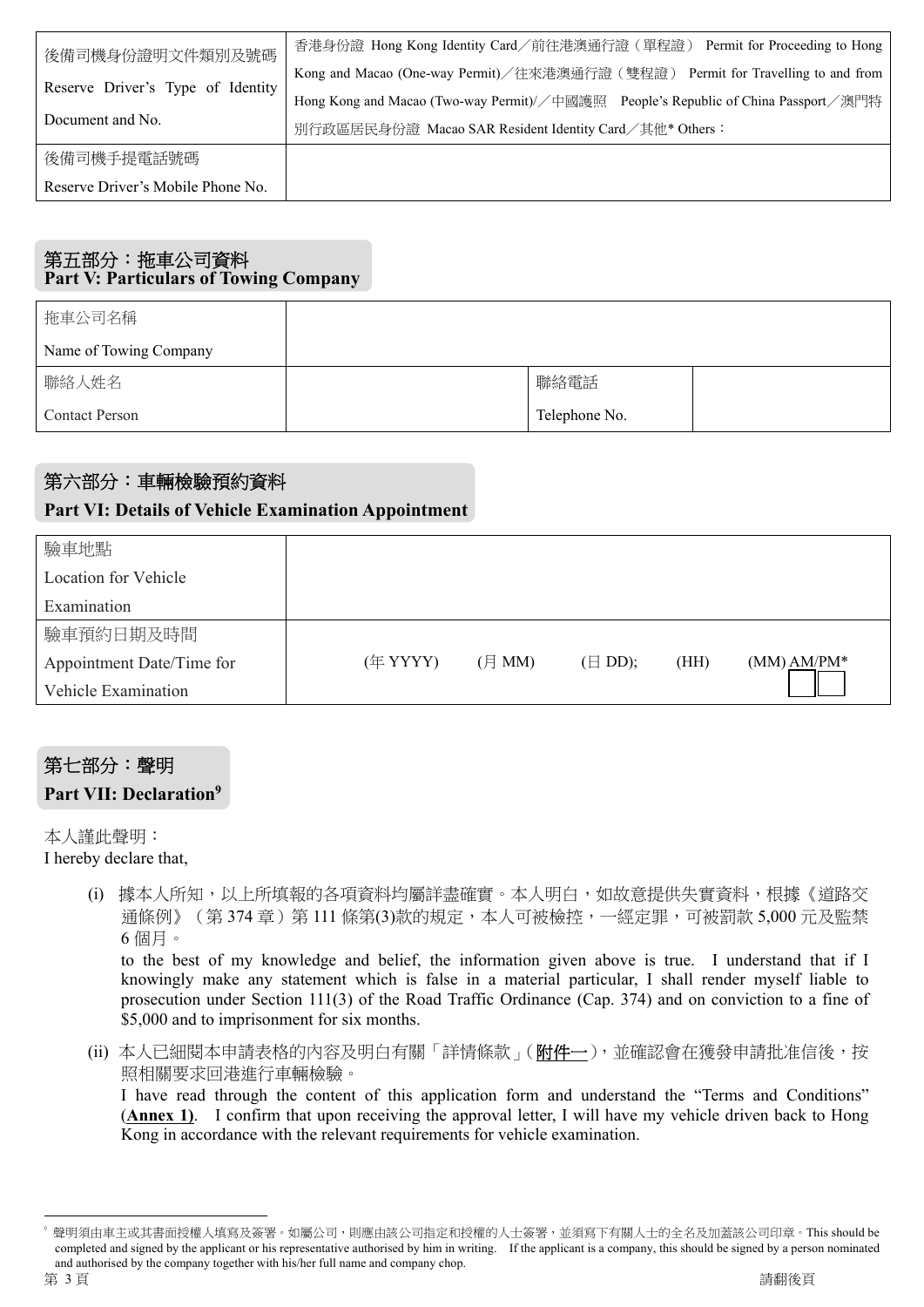(iii) 本人同意本署可獲取於本表格上所填寫的申請車輛的過境記錄以監管「滯留內地或澳門的香港車輛回 港驗車」的便利措施。

I consent to the access of the border-crossing record of the vehicle indicated in this form by the Transport Department for the purpose of monitoring the implementation of the facilitation measures for cross-boundary vehicles stranded in the Mainland or Macao to return to Hong Kong for vehicle examination.

申請人/獲授權的代表簽署:

Signature of Applicant/Authorised Representative: 

姓名 Name: (請用正楷填寫): (in block letters)

公司印章:Company Chop: 日期 Date:

<u> 1989 - Johann Barbara, martx</u>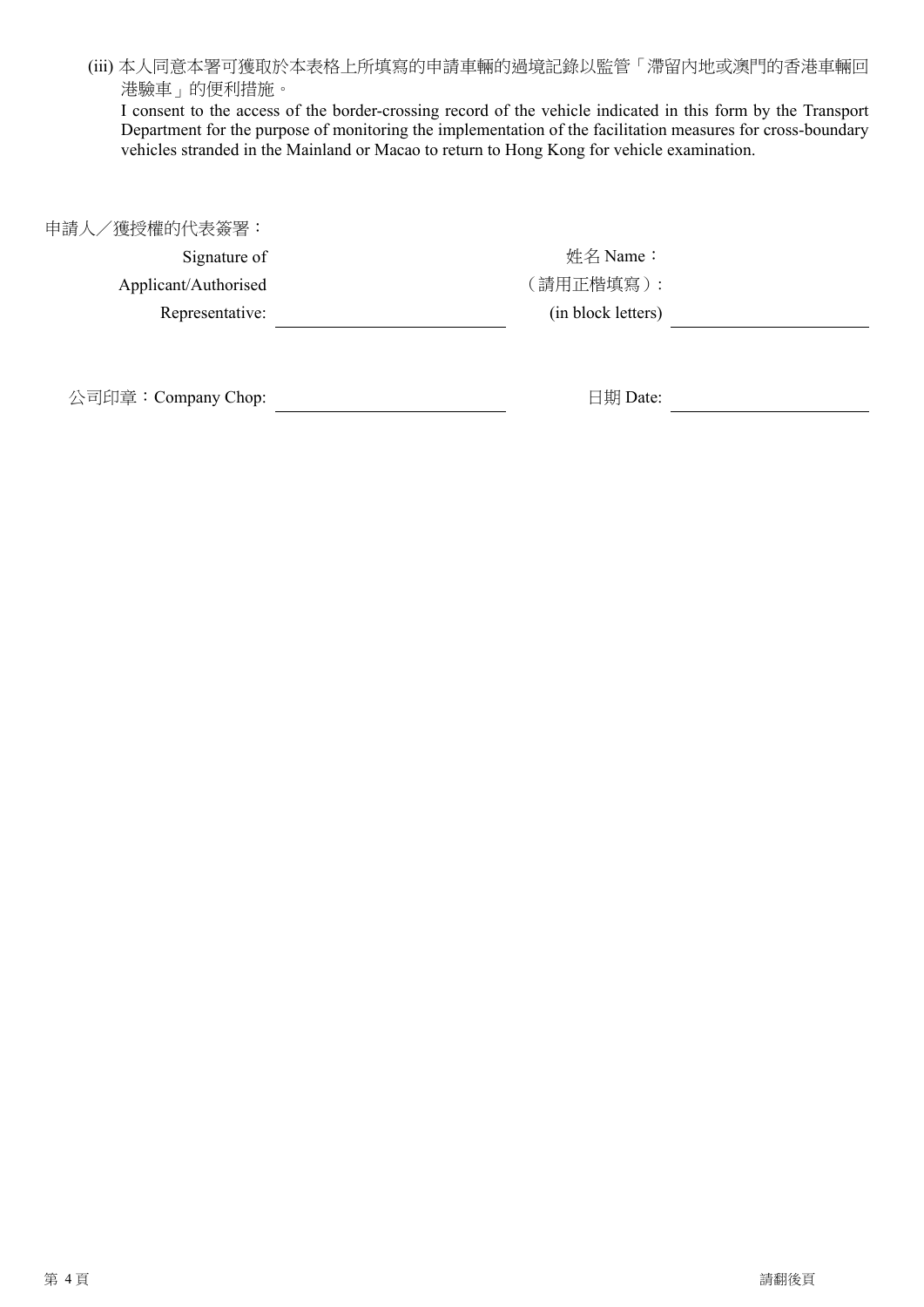# 個人資料的說明

#### 收集目的

- 1. 運輸署會使用透過本表格所獲得的個人資料及其他資料作下列用途:
	- (a) 辦理有關審批你在本表格中所提出的申請的事務;
	- (b) 辦理有關交通及運輸的事務;
	- (c) 方便運輸署與你聯絡;
	- (d) 與內地當局(包括廣東省公安廳)就規管跨境交通及備案事宜進行協調;及
	- (e) 供澳門當局就規管跨境交通事宜進行協調。
- 2. 你必須提供本表格所要求的個人資料。假如你未能提供所需資料,你的申請可能不獲接納。

### 獲轉交資料的部門/人士

- 3. 你透過本表格所提供的個人資料及其他資料會向下列人士/部門公開:
	- (a) 其他政府部門、決策局及有關機構,以作上述第 1 段所列的用途;
	- (b) 任何人士,以作上述第1段(b)項所列的用途;及
	- (c) 隧道公司、青馬管制區營運者及青沙管制區營運者,以便該等機構執行與交通及運輸有關的法定職責;
	- (d) 內地當局,包括廣東省公安廳,以作規管跨境交通事宜,尤其有關違反許可證條件的詳情會基於此用途 而公開,及作備案;及
	- (e) 澳門當局,以作上述第 1 段(e)項所列的用途。

#### 索閱個人資料

4. 根據《個人資料 (私隱) 條例》第18及22條及附表1第6條,你有權索閱及修正你的個人資料。你的索閱權 包括獲取本表格所提供的個人資料副本一份。

#### 查詢

5. 有關透過本表格收集的個人資料的查詢,包括索閱及修正資料,應寄往香港金鐘道 95 號統一中心 3 樓運輸署 牌照事務組(經辦人:行政主任/首次登記稅)。

#### **Notes About Personal Data**

#### **Purpose of Collection**

1. The personal data and other information provided by means of this form will be used by Transport Department for the

following purposes:

- (a) activities relating to the processing of your application in this form;
- (b) activities relating to traffic and transport matters;
- (c) facilitating communication between Transport Department and yourself;
- (d) coordination with the Mainland Authorities, including the Guangdong Provincial Public Security Department on matters concerning cross-boundary traffic regulation and filing of records; and
- (e) coordination on matters concerning cross-boundary traffic regulation by the Macao authorities.

2. It is obligatory for you to supply the personal data as required by this form. If you fail to supply the required data, your application may be refused.

#### **Classes of Transferees**

3. The personal data and other information you provide by means of this form may be disclosed to:

- (a) other Government bureaux/departments and relevant organisations for the purposes mentioned in paragraph 1 above;
- (b) any person for the purpose mentioned in paragraph 1(b) above;
- (c) tunnel companies, Tsing Ma Control Area operator and Tsing Sha Control Area operator for execution of their statutory duties in traffic and transport matters;
- (d) Mainland authorities, including the Guangdong Provincial Public Security Department for the regulation of cross-boundary traffic matters; in particular, details of contravention of Closed Road Permit, if granted, may be disclosed for this purpose, and for filing of records; and
- (e) Macao authorities for the purpose mentioned in paragraph 1(e) above.

#### **Access to Personal Data**

4. You have a right of access and correction with respect to personal data as provided for in sections 18 and 22 and principle 6 of Schedule 1 of the Personal Data (Privacy) Ordinance. Your right of access includes the right to obtain a copy of your personal data provided by this form.

#### **Enquiries**

5. Enquiries concerning the personal data collected by means of this form, including the making of access and corrections, should be addressed to the Licensing Section, Transport Department, 3/F, United Centre, 95 Queensway, Hong Kong (Attn.: Executive Officer/FRT).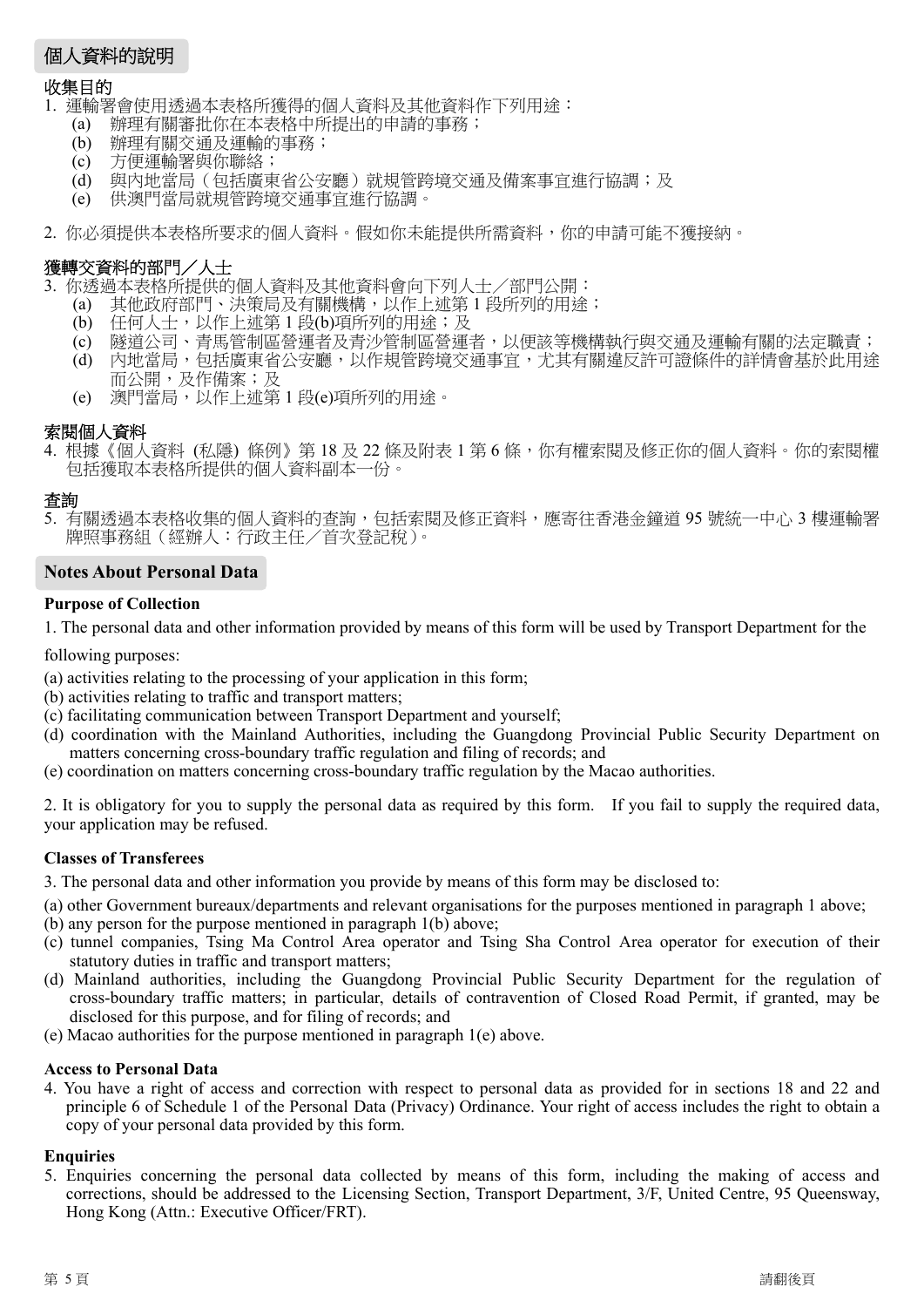# 須知事項 **Notes for Attention**

# **(**一**)** 所需文件 **Required documents**

填妥的申請表必須連同下列有關證明文件一併遞交: The completed application form should be submitted together with the following supporting documents:

(1) 內地批准文件副本

即廣東省公安廳所簽發的有效粵港澳機動車輛往來及駕駛員駕車批准通知書(電子批文卡) (香港私家車往來港澳常規配額持有人不適用)

Copy of Mainland approval notice

i.e. valid Electronic Approval Notice issued by the Guangdong Public Security Department *(not applicable to the holders of Regular Quota for Hong Kong Private Cars to Macao)* 

(2) 如車輛屬公司擁有,須提交公司註冊證書╱非香港公司註冊證明書╱公司更改名稱證書╱註冊非香 港公司變更名稱註冊證明書副本(商業登記證不會被接納)

In the case of a company being the registered vehicle owner -

Copy of the Certificate of Incorporation/Certificate of Registration of Non-Hong Kong

Company/Certificate of Change of Name/ Certificate of Registration of Alteration of Name of Registered

Non-Hong Kong Company (Business Registration Certificate will not be accepted)

(3) 香港車輛登記文件副本

Copy of Hong Kong vehicle registration document

(4) 指定司機回港當日有效的「回港易」或「來港易」預約證明

Booking record of the designated driver under the Return2hk/Come2hk Scheme valid on the day of return to Hong Kong

- (5) 指定司機的身份證明文件副本及有效香港正式駕駛執照副本 Copies of the designated driver's identity document and valid Hong Kong Full Driving Licence
- (6) 指定後備司機的有效香港正式駕駛執照副本

Copy of designated reserve driver's valid Hong Kong Full Driving Licence

(7) 拖車服務預約證明

Booking record of towing service

- (8) 回港當日有效的香港第三者風險保險單副本
- Copy of Hong Kong third party risk insurance valid on the day of return
- (9) 從內地╱澳門回港:回港當日有效的內地「機動車交通事故責任強制保險」副本 For return from the Mainland/Macao to Hong Kong: Copy of Mainland compulsory traffic accident liability insurance for motor vehicles valid on the day of return
- (10) 從澳門回港:回港當日有效的澳門法定車輛保險副本(適用於滯留澳門的車輛) For return from Macao to Hong Kong: Copy of Macao statutory vehicle insurance valid on the day of return (applicable to vehicles stranded in Macao)

# **(**二**)** 遞交申請表 **Submission of application**

請將填妥的申請表及所需文件以下列方式交回運輸署過境服務分組(地址:香港中環統一碼頭道 38 號海港政府 大樓 10 樓 1032 室):

Please submit the completed application form and the required documents to the Cross Boundary Unit of the Transport

Department (Address: Room 1032, 10/F, Harbour Building, 38 Pier Road, Central, Hong Kong) by one of the following means:

(1) 電郵(crossboundaryunit@td.gov.hk)遞交申請 submitted by email to crossboundaryunit@td.gov.hk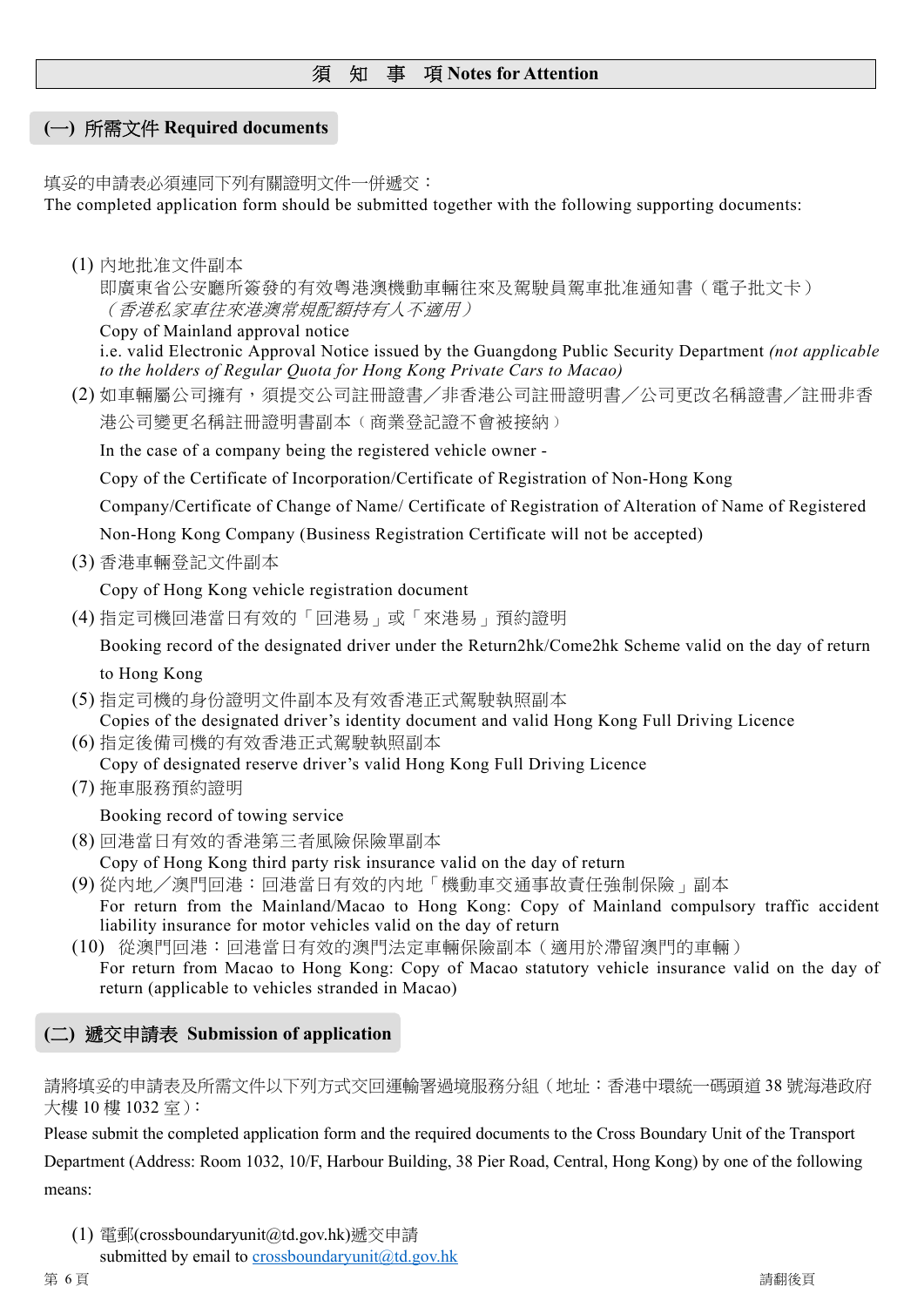(2) 郵寄/使用投遞箱遞交申請

你可將申請郵寄至本組或使用設於本組的投遞箱遞交申請。 submitted by post or via drop-in box You may submit the application by post or via the drop-in box at the Cross Boundary Unit.

(3) 親身或由代理人遞交申請

服務時間:星期一至五(公眾假期除外)上午九時至下午五時十五分(午膳時間照常服務) submitted in person or by an agent Service hours: Mondays to Fridays (except public holidays) 9.00 a.m. to 5.15 p.m. (open during lunch hours)

如果申請由代理人遞交,代理人必須出示其本人的身分證明文件,以作記錄。

If the application is submitted by an agent, the agent is required to produce his/her identity document for record purpose.

# **(**三**)** 查詢 **Enquiries**

For enquiries, please contact the Cross Boundary Unit at 2543 2114. 如有查詢,請致電 2543 2114 聯絡本署過境服務分組。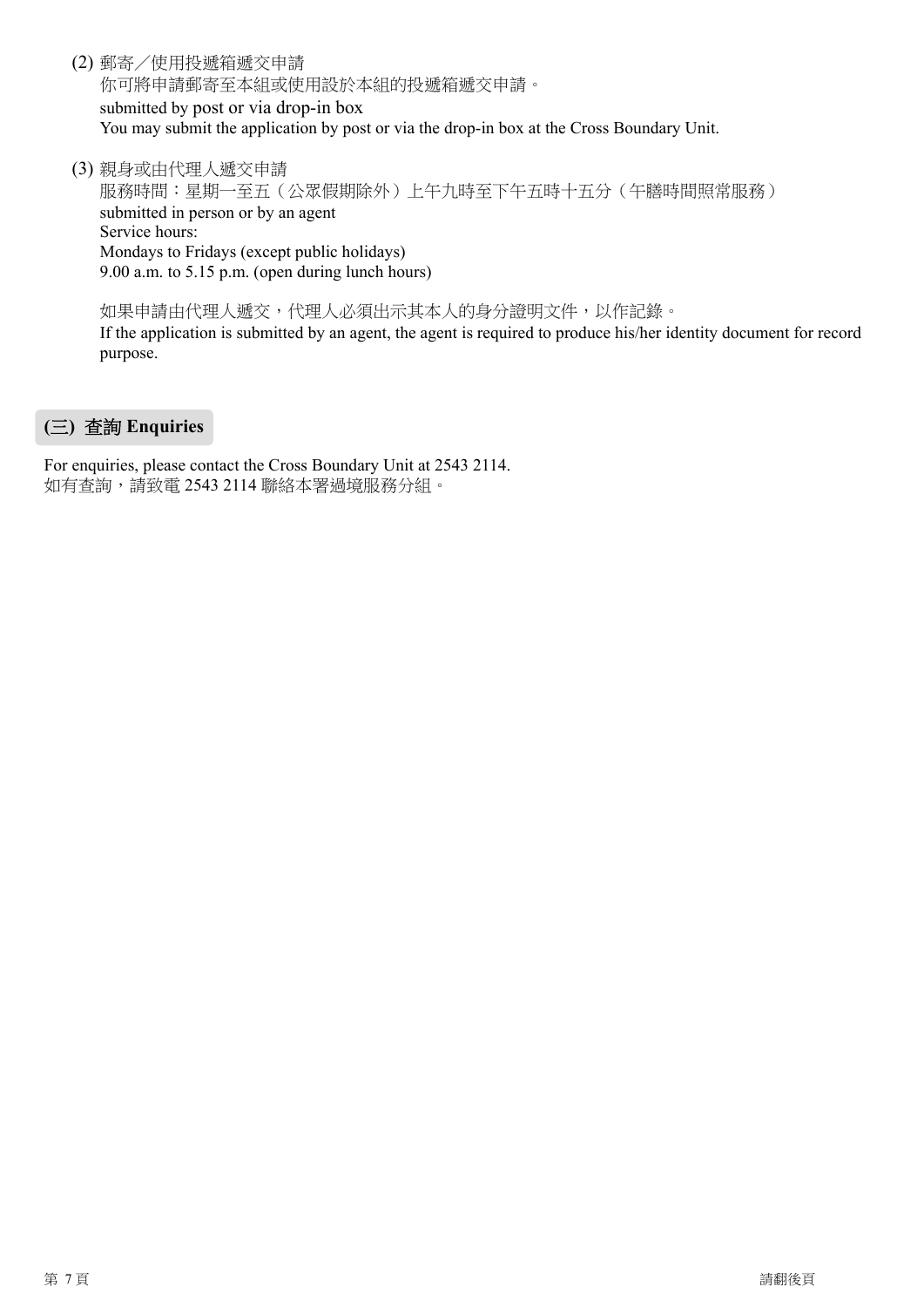# 公司授權書

(適用於登記車主為公司的申請)

致︰運輸署署長

 本公司 (申請公 司名稱) 現授權 (獲授權人士姓名)(香港身份證號碼: ) 為以本公司名稱登記的車輛(車輛登記號碼: \_ \_ \_ \_ \_ \_ \_ )辦理一切與申請「滯留在廣東省 或澳門的香港車輛回港驗車」有關的事宜。

本公司已細閱及明白與是次申請有關的所有規定,並同意遵守該等規定。

授權公司董事簽署:

姓名: <u> 1989 - Johann Barn, mars eta bainar e</u>

<u> 1989 - Johann Barn, mars eta bainar e</u>

公司印章: 2000年10月11日 11:00 11:00 11:00 11:00 11:00 12:00 12:00 12:00 12:00 12:00 12:00 12:00 12:00 12:0

日期:<u> 1980 - Johann Barbara, martxa amerikan p</u>